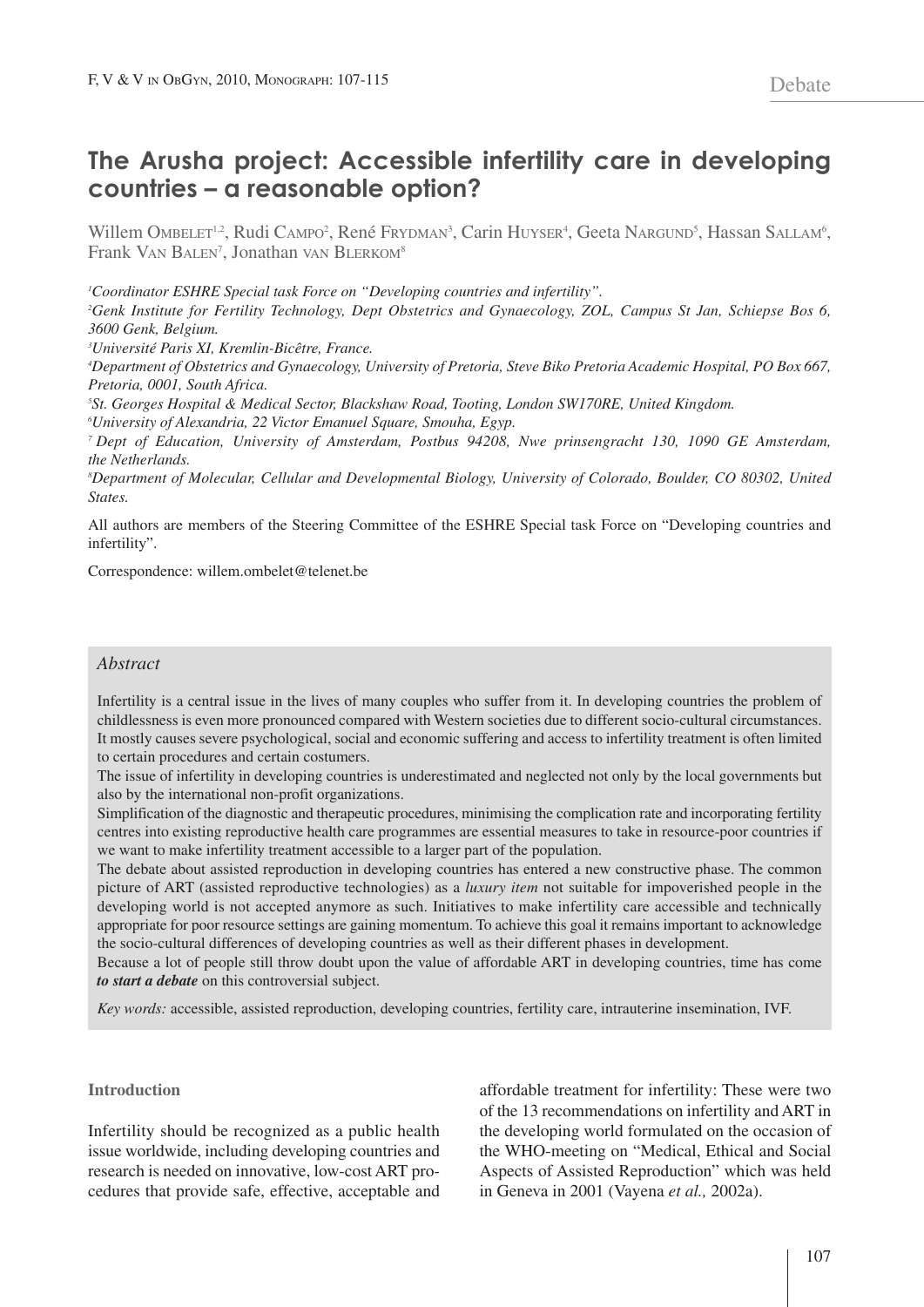Reproductive Health is a state of complete physical, mental and social well-being and not merely the absence of disease or infirmity in all matters relating to the reproductive system and to its functions and processes (WHO, 2004). Reproductive health therefore implies that people are able to have a satisfying and safe sex life and that they have the capability to reproduce and the freedom to decide if, when and how often to do so (Fathalla, 2007).

It should be realised that in developing countries, despite overpopulation and resource-poor health care systems, unwanted childlessness is an important psychological, social and economical burden that needs attention (Dyer *et al.,* 2004, 2005; Ombelet *et al.,* 2008, Van Balen and Bos, 2009). The magnitude of the problem differs between different geographic areas and is highly influenced by religious, ethical and socio-cultural influences (Leke *et al.,* 1993; Serour, 2002; 2006; Van Balen and Bos, 2009).

Nevertheless, until very recently the problem of infertility in developing countries has been ignored at all levels of health care management. This attitude is not only the result of a serious underestimation of the problem of childlessness but also due to a lack of facilities and affordable treatment options in most resource-poor countries.

The most common underlying cause for infertility in developing countries, especially in the sub-Saharan region, is severe male infertility and bilateral tubal occlusion caused by sexually transmitted infections (STDs), unsafe abortions and postpartum infections (WHO, 1987; Nachtigall, 2006). This means that the majority of infertile couples in developing countries can only be treated by assisted reproductive technologies (ART). On the other hand, new reproductive technologies are either unavailable or very costly in so far that the large majority of the population cannot afford it (Malpani and Malpani, 1992; van Balen and Gerrits, 2001; Nachtigall, 2006).

The most important question to answer is whether expensive techniques with a low success rate can be justified in countries where poverty is still an important issue, taking into account that in most developing countries the problems of infectious diseases such as malaria, tuberculosis, gonorrhea and HIV are still very prevalent. During the past decades, the majority of health strategies in Western Countries focussed on reducing total fertility rates while infertility care received little or no attention (Hamberger and Janson, 1997). The biggest obstacle in implementing health policies which consider infertility as a problem is the (1) widespread belief that infertility is not a pressing problem in poor developing countries where fatal and contagious diseases remain uncontrolled and (2) because infertility as such is

not directly life-threatening (Vayena *et al.,* 2002b; Anonymous, 2006), neglecting totally the devastating social, psychological, economical and personal burden of being childless in most poor societies. Another frequently used argument holds that supporting infertility treatment is unacceptable in countries struggling to decrease their fertility rate and failing to support their fast-growing populations. This argument is no longer valid in most developing countries. It was reported by the United Nations that in the great majority of developing countries the mean fertility rate nowadays already dropped as low as 2.58 per woman and is expected to decline to 1.92 by mid-century (http://esa.un.org/unpp/). Unfortunately, in the least developed countries such as Mali, Angola, Afghanistan, Republic of Congo, Uganda and Burundi, the fertility rate is still more than 6 but is also expected to drop to 2.57 by 2045-2050.

It is easy to understand that if infertility diagnosis and treatment, including assisted reproduction, has to be accessible for many couples in developing countries, procedures need to be simplified as much as possible without decreasing the safety and quality of care. On the other hand, it should be stressed that the plea for infertility care in developing countries is not limited to affordable IVF, on the contrary. The most important goal, apart from prevention of infertility, should be to make infertility discussable and accepted as a disease, taking into account the social and psychological suffering which is observed nowadays in many poor countries. On the other hand, affordable and easy diagnostic procedures have to be introduced to select patients for different treatment strategies such as endoscopic surgery, non-IVF assisted reproduction and IVF/ICSI. Education on reproductive health should be promoted by the government and implemented at schools and at primary health care facilities.

**The stigma and social taboes of infertility in developing countries**

The severity and impact of infertility differ significantly between developing and developed countries. Although considerable variation is found among different regions, in many developing countries the social stigma of childlessness still leads to isolation and abandonment (Ebomoyi and Adetoro, 1990; Leke *et al.,* 1993; van Balen and Gerrits, 2001; Giwa-Osagie, 2002; Zaar and Merali, 2002; Ombelet *et al.,* 2008). In South Africa it was shown that infertility has a very strong effect on the psychological well-being of both men and women (Dyer *et al.,* 2002a, 2002b, 2004, 2005). In the Western World, the problem of infertility is frequently associated with guilt, self-blame, helplessness and even depres-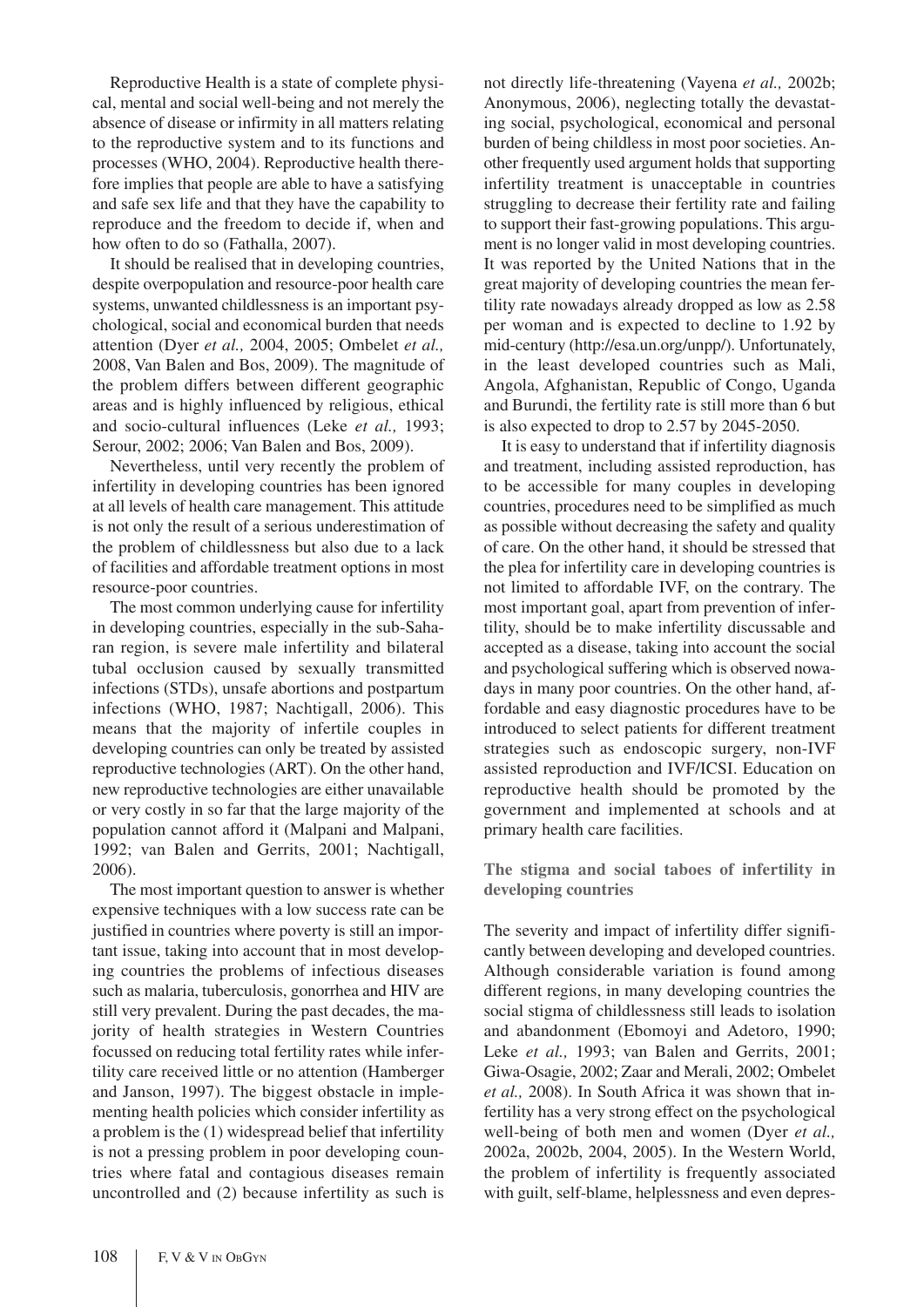sion. Furthermore, childlessness may lead to social alienation, marital or social violence and abuse, loss of social status, divorce and severe economic deprivation, violence-induced suicide and even a loss of dignities in death (Daar and Merali, 2002). The burden of infertility mainly falls on women and they are mostly blamed for it. In certain ethnic communities, the diminished status of women compared to men is associated with a strong negative attitude towards infertile women. Childless women can be ostracized and assaulted by their families and motherhood is often the only way to enhance their status within the family and community.

## **History of promises**

"Men and woman of full age, without any limitation due to race, nationality or religion, have the right to marry and to raise a family". This statement was adopted 60 years ago at the 1948 UN Universal Declaration of Human Rights and can't be misunderstood: it implies the right to access to fertility treatments when couples are unable to have children (Table I).

At the United Nations International Conference on Population and Development in Cairo in 1994 the following statement was made "Reproductive health therefore implies that people have the capability to reproduce and the freedom to decide if, when and how often to do so … and to have the information and the means to do so …" (Table I).

Political statements and commitments need to result in appropriate actions but progress towards the attainment of these goals on the subject of infertility in developing countries remains however slow. The reasons are multiple and include, among others, the problem of 'brain drain', lack of collaboration, budgetary constraints and lack of political committment (Fathalla *et al*., 2006). Another reason might be that the most important non-profit international organisations, including Family Health International, International Planned Parenthood Federation, WHO and The Population Council still focus on safe motherhood, the reduction of unsafe abortions and the prevention of STDs and HIV/AIDS (Ombelet *et al.,* 2008). The implementation of infertility treatment in developing countries is until today not a priority for these organizations.

## **The present situation**

In many developing countries about 10 % of all visits to doctors are related to problems of childlessness (Bergstrom, 1992). The problem is mostly underestimated or neglected by health care providers, most of the time, because they do not know how to

**Table I**: International statements on the subject of universal access to fertility care

- 1. "Men and woman of full age, without any limitation due to race, nationality or religion, have the right to marry and to raise a family". This statement was adopted 60 years ago at the 1948 UN Universal Declaration of Human Rights and can't be misunderstood: it implies the right to access to fertility treatments when couples are unable to have children.
- 2. At the United Nations International Conference on Population and Development in Cairo in 1994 the following statement was made "Reproductive health therefore implies that people have the capability to reproduce and the freedom to decide if, when and how often to do so … and to have the information and the means to do so ...'
- 3. United Nations Millennium Declaration, signed in September 2000: "Achieve, by 2015, universal access to reproductive health".
- 4. In 2001, on the occasion of a WHO meeting on "Medical, Ethical and Social Aspects of Assisted Reproduction" in Geneva, a call for the integration of infertility into existing sexual and reproductive health care programmes in developing countries was made.
- 5. In 2004 the World Health Assembly proposed five core statements, including "the provision of high-quality services for family-planning, including infertility services".
- 6. At the World Summit in 2005, the largest-ever gathering of world leaders called for achieving these goals by the year 2015.
- 7. In 2006 the International Federation of Obstetricians and Gynaecologists (FIGO) stated that "women and men have the right to the highest available standard of health care for all aspects of their sexual and reproductive health".
- 8. December 2006 the Executive Committee of the European Society of Human Reproduction and Embryology (ESHRE) established a new "Special Task Force" dedicated to infertility in developing countries.
- 9. At the Oslo Ministerial Declaration in 2007 health was recognised as one of the most important long-term foreign policy issues by the Ministers of Foreign Affairs of Brazil, France, Indonesia, Norway, Senegal, South Africa, and Thailand. In a Ministerial declaration the following statement was made: "The well functioning health systems that are needed to reduce maternal newborn and child mortality and to combat HIV/AIDS, tuberculosis and malaria will also help countries to cope with other major health concerns such as sexual and reproductive health ...'

deal with it. Prevention and management of STDs and infections related to childbirth and abortion is frequently considered the only priority for service delivery, not only by the local governments but also by the international non-profit organizations. Treatment of infertility is not considered a priority and because of limited resources most governments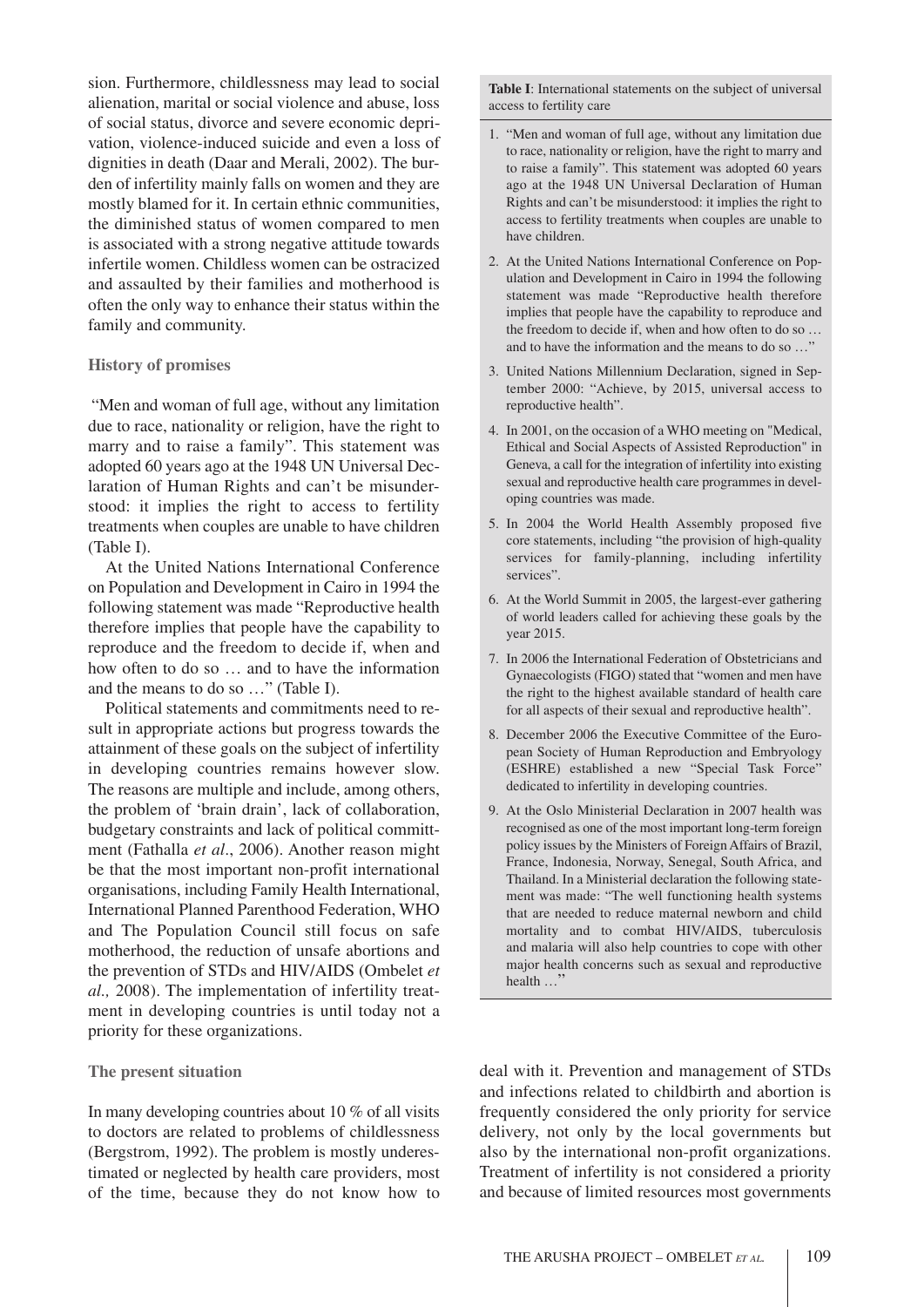focus on primary reproductive health care with two main objectives, namely promoting family planning and reducing maternal mortality (Ombelet *et al.,* 2008). It is very striking that although most cultures value motherhood, infertility treatment comes low down on the agendas of health authorities. Most women consider infertility treatment of utmost importance, even more important than the treatment of morbidity generated by their own illnesses (Bergstrom, 1992). In most developing countries the public health service agenda is very distant from the people's agenda. Due to a lack of interest of health care providers, a lot of infertile patients are prone to exploitation and potentially damaging practices (van Zandvoort *et al.,* 2001; van Balen and Gerrits, 2001). The first priority is and should remain the prevention rather than cure of infertility. Education in sexuality and safe sex are the best measures to prepare the adolescent and to prevent infertility. However, many developing countries struggle with the ignorance of teachers in matters related with sexuality. Because of this, many governments are unable to implement simple education programs such as the use of condoms for the prevention of STDs and infertility.

Although the United Nations International Conference on Population and Development in 1994 (Cairo) clearly highlighted "prevention and appropriate treatment of infertility where feasible" and despite the recommendations of the WHO-meeting on "Medical, Ethical and Social Aspects of Assisted Reproduction", Geneva, 2001 (Table 1, Vayena *et al.,* 2002a) almost no progress is made in education and service in South Asia and sub-Saharan Africa due to a lack of guidelines or concrete actions and programmes (Fathalla *et al.*, 2006).

**Affordable infertility diagnosis**

Standardized investigation of the couple at minimal costs will enhance the likelihood that infertile couples, both men and woman, will come to the centre. Which centres and how they have to reach their goal has to be seen in the context of the heterogeneity of developing countries (Vayena *et al.,* 2002b). The best option would be to develop specific primary health care facilities located near tertiary health care hospitals, where women can obtain sexual and reproductive health care (prevention of cancer, STDs, diagnostic procedures for infertility, etc.). Concerning infertility diagnosis, the concept of primary health care should include trained personnel capable of using a microscope and ultrasound equipment (incorporated in existing reproductive health care centres, if they exist at all). Reproductive Health Care Centres are mostly located in big hospitals with long waiting lists and far away from villages. The advantage of a "specialized primary health care facility" is that it can become a place for both medical activities, educational activities and a place where women can discuss their problems. Since tubal obstruction associated with previous pelvic infections is the most important reason for infertility in some developing regions, hysterosalpingography, and hystero-salpingo-contrast-sonography are simple and accessible techniques to detect this problem without major costs (Hauge *et al.*, 2000, de Jonge *et al.*, 2001). Combining these techniques with an accurate anamnesis will identify the majority of women's infertility causes such as ovulatory disorders and tubal infertility. Male factor infertility can easily be evaluated by a simple semen analysis. Training courses on how



*Fig. 1.* — One-day diagnostic phase for infertility work-up in a resource-poor setting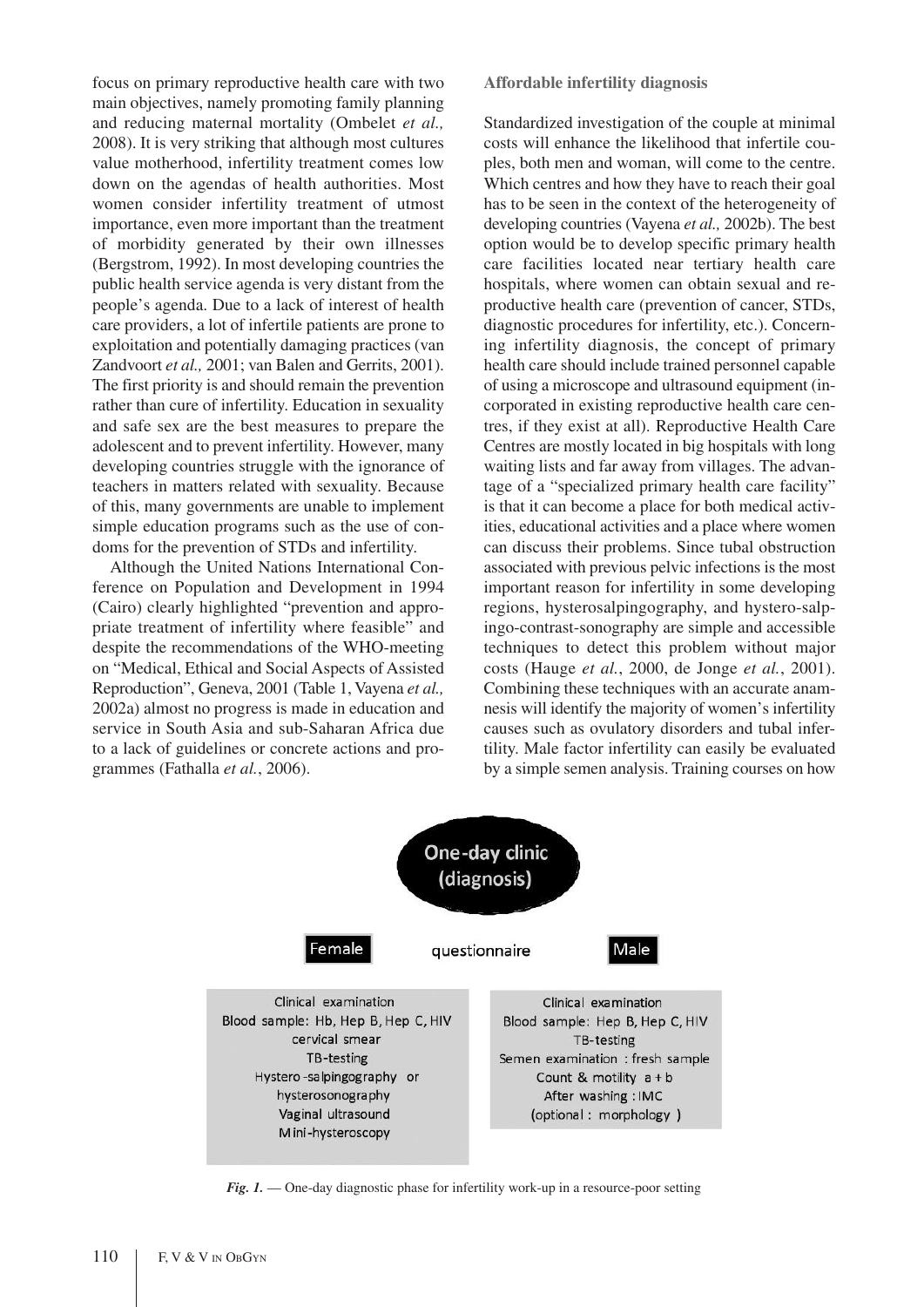to interpret semen analyses were already successfully organised in sub-Saharian Africa (Franken *et al.,* 2000). Semen analyses can be also performed by well-trained paramedicals, another very important advantage for developing countries.

Office mini-hysteroscopy to investigate intrauterine abnormalities has been simplified in its instrumentation and technique so that it has become a nonexpensive diagnostic technique accessible for every gynaecologist when using a small diameter optic, saline as distention medium and an atraumatic insertion technique (Campo *et al.*, 2005; Ombelet and Campo, 2007).

The value of a "specialized primary health care facility" for the diagnosis of infertility at minimal cost has to be assessed in well-organised studies performed in different developing countries. Whether or not HIV-testing should be included in the routine procedure of the investigation of an infertile couple remains a debatable subject. If HIV-testing is a requisite, we have to face the risk that many couples will not come to the centre because the stigma of infertility might be replaced by the stigma of HIV. On the other hand, laboratory people claim that it is necessary for them to be informed about the infectious profile of their patients and it was argued before that in the presence of chronic viral diseases (HIV, Hepatitis C) a separate high security laboratory should be available to ensure minimal cross-contamination risk to unaffected gametes and embryos (Englert *et al.,* 2004; Gilling-Smith *et al.,* 2005). It's obvious that this strategy is almost impossible in a low-cost laboratory setting. It also seems logical that HIV positive women can only be treated in those countries where antiretroviral therapy is provided, whether by the government or by non-profit organizations.

## **Accessible infertility care**

## *IUI as a first line treatment*

Provided tubal patency has been proven, intrauterine insemination (IUI) with husband's semen can be promoted as a first-line treatment in most cases of unexplained and moderate male infertility, without major costs and without very expensive infrastructure (Ombelet *et al.,* 2003; Verhulst *et al.,* 2006). A threshold level of inseminating motile count (IMC) after washing procedure below which IUI is not successful enough to be used as a first line treatment is not known but most studies indicate that a threshold IMC of 0.8 - 1 million should be recommended (Ombelet *et al.,* 2003; Verhulst *et al.,* 2006).

Satisfying results are obtained when clomiphene citrate (CC) - stimulation is used and cost-effectiveness studies have shown that three IUI's using CC

are as successful, but much cheaper compared to one IVF/ICSI cycle (Peterson *et al.,* 1994; Goverde *et al.,* 2000; Philips *et al.,* 2000; Van Voorhis *et al.,* 1997, 2000).

IUI programs can easily be run by well-trained paramedicals, another advantage for resource-poor countries. In case of CC-resistancy a minimal stimulation protocol using urinary gonadotrophins or recombinant FSH aiming at monofollicular growth should be recommended. One should be aware of the fact that in controlled ovarian hyperstimulation (COH), with or without IUI, the prediction of multiple gestation is highly uncertain especially when gonadotrophins or rec-FSH are used (Gleicher *et al.,* 2000). This is a very important issue since multiple pregnancies have to be avoided, especially in developing countries, for obvious reasons.

The chances of performing a thorough examination of the pelvis and uterine cavity (laparoscopy and hysteroscopy) is remote or will be available to very few. If couples fail to get pregnant after three – four trials of IUI they may be referred to IVF/ICSI.

## *Simplified IVF*

It is important to realize that simplifying the procedures has to reduce cost but not quality. We also have to avoid complications such as ovarian hyperstimulation (OHSS) and multiple pregnancy as much as possible. Concerning the recruitment of oocytes for IVF, gonadotrophins and/or follicle stimulating hormones (urinary or recombinant), GnRH agonists and GnRH antagonists are presently too expensive to be routinely used in developing countries.

Natural cycle IVF could be an option, but the results are disappointing until now due to high cancellation rates because of premature LH rise and premature ovulations. A review of 20 selected studies showed an ongoing pregnancy rate of only 7.2% per started cycle and 15.8% per embryo transfer (Pelinck *et al.,* 2002).

Probably more promising is the use of clomiphene citrate regimen (Figure 2). More acceptable results when compared to natural cycle and minimal stimulation IVF are described for CC-IVF, also with minimal complication rates (Steinkampf *et al.*, 1992; Massey *et al.*, 1994; Daya *et al.*, 1995; Ingerslev *et al.*, 2001; Nargund *et al.*, 2001). In case of clomiphene citrate resistance the use of low dose stimulation regimen with gonadotrophins or recombinant FSH could be recommended.

Monitoring of the follicular development as well as the timing of hCG administration can easily be done solely on sonographic criteria with basic inexpensive ultrasound equipment (Steinkampf *et al.*, 1992; Rojanasakul *et al.*, 1994).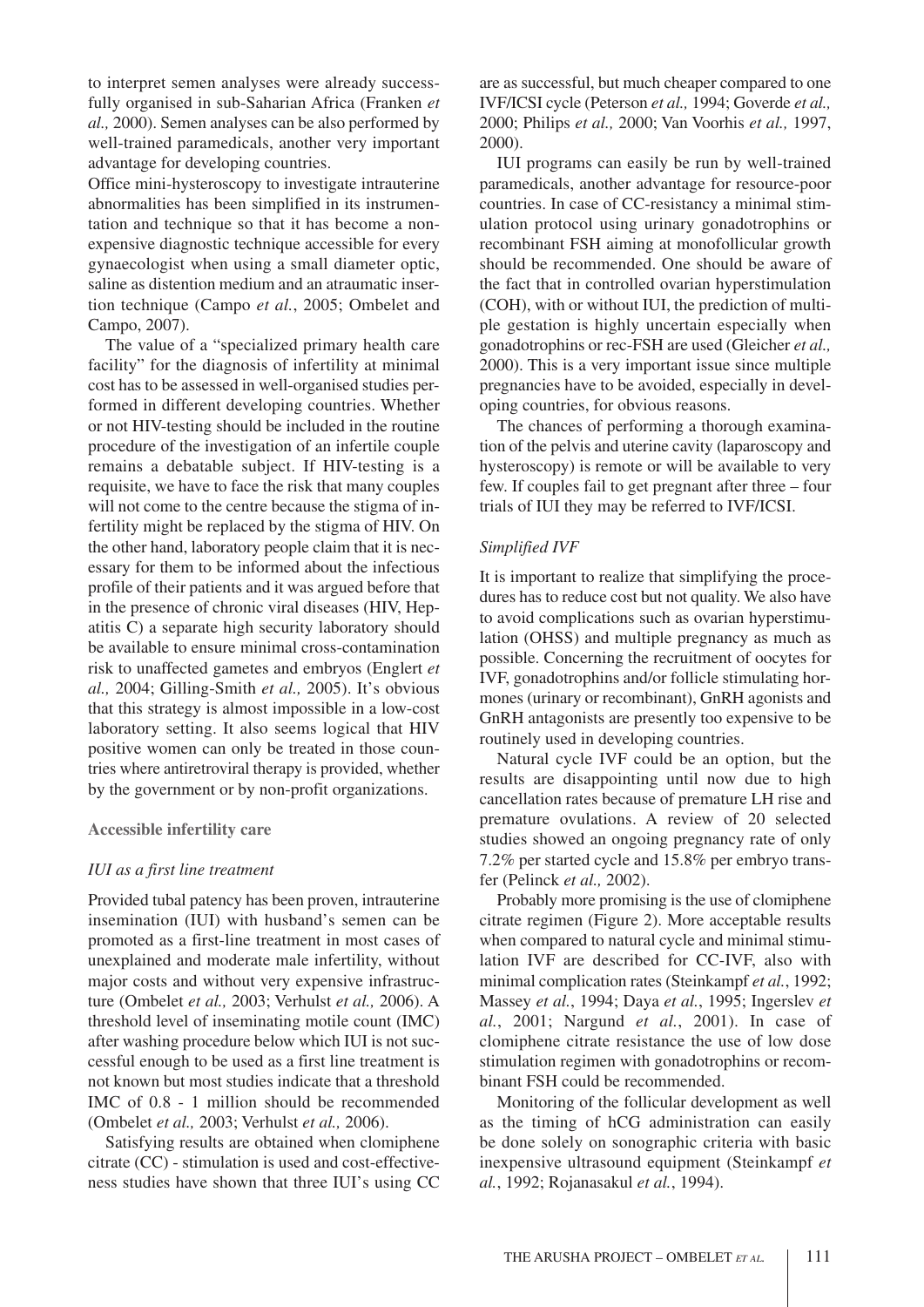## Low-cost IVF stimulation



*Fig. 2.* — Suggested ovarian stimulation protocol for IVF (suggested by Working Group 2, coordinator AN Andersen)

Considering laboratory procedures different options have to be examined:

It is possible to use a converted 'humidicrib', a plastic box which is nowadays commonly used for keeping newborns snug instead of using an expensive laminar flow hood (Hovatta and Cooke, 2006; Pilcher, 2006). With this method the handling of eggs and embryos can be done for a tenth of the price. Instead of using an expensive cylinder with carbon dioxide to incubate the embryos, a plastic bag, containing the Petri dish with the embryos can be used. By dropping this bag into a warm bath culturing can effectively be done without the need for an expensive incubator. This technique has been successfully used for more than ten years for cow embryos in veterinary IVF (Vajta *et al.,* 1997; Pilcher, 2006).

More research is urgently needed on the value of intravaginal or intrauterine fertilization and culture. Intravaginal culture was described about 20 years ago (Ranoux *et al.,* 1988, 1990; Taymor *et al.,* 1992). A tube completely filled with 3 ml of culture medium containing 1 to 5 oocytes with 10,000 to 20,000 washed spermatozoa per ml is hermetically closed and is placed in the vagina and held by a diaphragm for incubation for 44 to 50 hours. Comparable success rates with conventional IVF were reported (Ranoux *et al.,* 1988).

Another interesting *in vivo* culture system using an encapsulation technology was recently described by Blockeel *et al.* (2009). In their pilot study it was shown that this new system appears to be feasible and safe, supporting normal fertilization, embryo development and normal chromosomal segregation. It also showed that live births are possible after the transient presence of a silicone device in the uterus.

Culturing and fertilization of one or two oocytes in the tip of a transfer catheter, between two air bubbles, using a small number of sperm in a 100 µL of HEPES buffered medium, incubated simply at  $37^{\circ}$ C, without CO<sub>2</sub>. No special incubation is needed and the embryos are transferred in the uterus after 24 hours of insemination, with the same catheter.

## **Conclusion**

Compared to Western societies the negative consequences of childlessness are more pronounced in developing countries. Infertility may lead to social isolation, stigmatization, economical deprivation, domestic violence and even suicide.

Bilateral tubal occlusion due to sexually transmitted diseases and pregnancy-related infections is the most common cause for infertility in developing countries, especially in sub-Saharan Africa. Male infertility is very common, also due to STDs. Both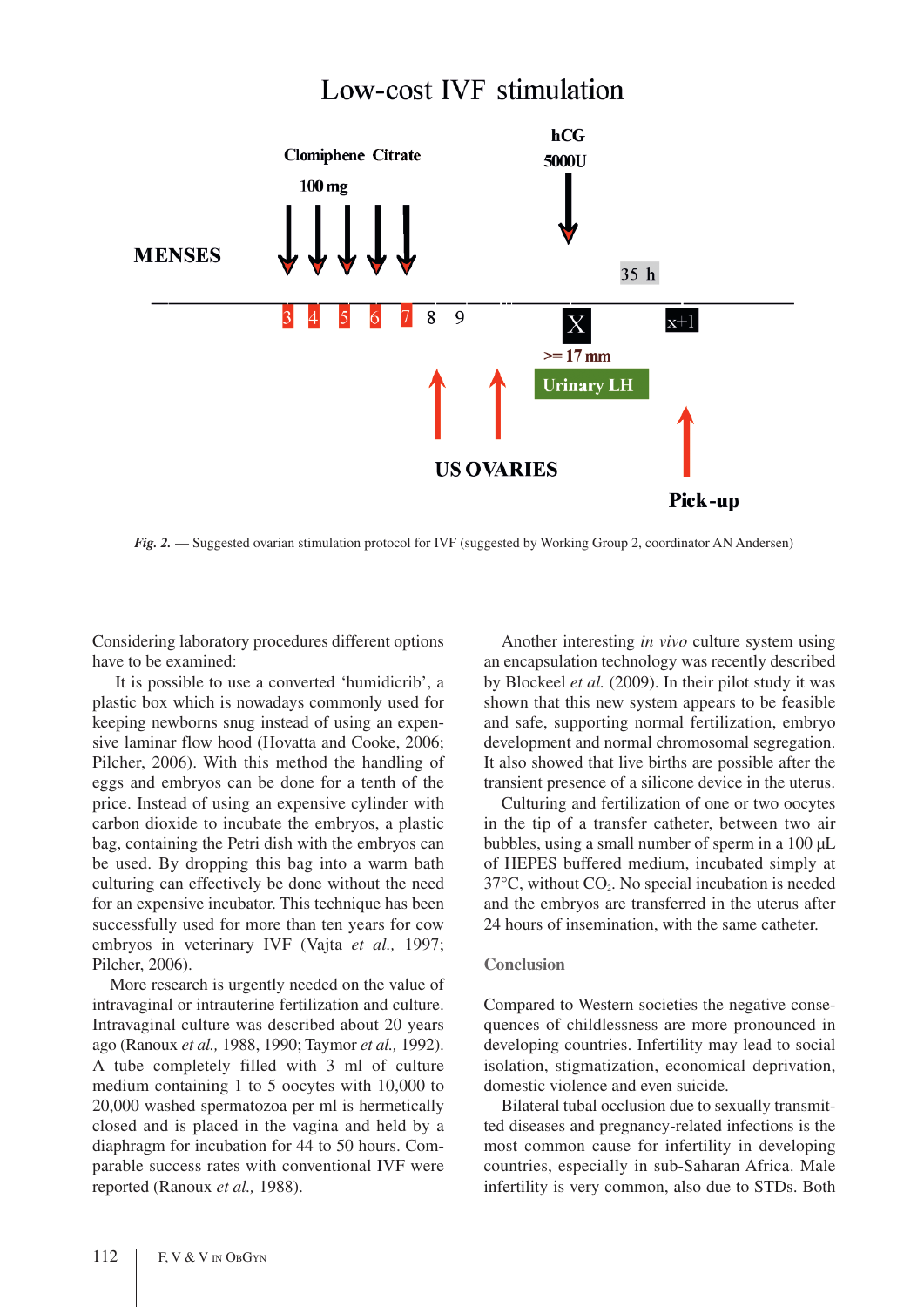## **Coordinator: W Ombelet (Belgium)**

#### *Working Groups*

## **1. The One Day Diagnostic Phase**

#### Coordinator: R Campo (Belgium)

Aim: To examine the feasibility of a model of centralized expertise with a one stop diagnostic strategy in developing countries. The one stop approach implement the responsibility of diagnosis and immediate management policy providing in the one stop environment all expertise and facilities of reproductive health care. The consequences of the results for the management of the couple have to be discussed with them on that same day. To make a protocol for the anamnesis and examination of the infertile couple and to determine which simple diagnostic tests have to be performed when and where.

### **2. Ovarian stimulation for IUI and IVF/ICSI**

#### Coordinator: AN Andersen (Denmark)

Aim: To determine which stimulation schemes are most appropriate for IUI and IVF/ICSI in developing countries. How to monitor the cycle? How to give simple and effective information to the couple about this phase?

## **3. Laboratory phase for IUI and IVF/ICSI**

## Coordinator: J Van Blerkom (USA)

Aim: To translate the often complex and expensive procedures and instruments used for IVF in Western countries into the circumstances of developing countries. To investigate the value of intrauterine and intravaginal culturing techniques as an alternative for conventional culturing in IVF.

#### **4. Funding**

## Coordinator: H Sallam (Egypt)

Aim: To raise funds for the project of assisting developing countries in incorporating infertility services within their reproductive health programmes.

#### *Study Groups*

#### **1. Reproductive health education, prevention and awareness**

#### Coordinator: G Serour (Egypt)

Aim: Public education on prevention of infertility including life style, prevention of STDs and postpartum and past infection, iatrogenic infertility, environmental contamination and pollution, incorporation of reproductive health education in general health education, raising awareness of health care providers on importance of reproductive health education and prevention of infertility and raising awareness of politicians on importance of infertility- its prevention and treatment.

#### **2. Burden-of-disease and Cost-Effectiveness**

#### Coordinator: D Habbema (the Netherlands)

Aim: To study if it is possible to measure the reduction in the quality of life by infertility and compare this to the reduction caused by other common diseases in developing countries. How cost-effective is fertility treatment in comparison with other measures aimed to improve health.

#### **3. Training courses**

#### Coordinator: I Cooke (UK)

Aim: To establish integrated, simple and standardized training courses for personnel of fertility clinics on the anamnesis and examination of the infertile couple, semen analysis, embryology, traditional hysterosalpingography, modern imaging techniques, documentation and quality control.

#### **4. Social sciences, ethics and law**

## Coordinator: F van Balen (the Netherlands)

Aim: (1) To collect studies and stimulate research on social, cultural, ethical, religious and juridical aspects of infertility in poorresource countries, including pathways to healthcare and access to treatment. (2) To initiate and expand an international network of social science research (in broad sense) of researchers in this field, (3) To publish overviews of findings and communicate this to (a) the members of the task force and (b) a wider audience (including patients, medical professionals, press, NGO's and political and governmental institutions), (4) To monitor and assess the social, cultural, ethical and juridical aspects of the pilot-projects for low cost IVF and (5) To analyse ethical issues arising during the implementation of the project and discuss ethical objections against the project in general

conditions are preferably treated by assisted reproductive technologies but most infertile couples in developing countries can't afford ART because the techniques are too expensive and mostly limited to private centres or not available at all.

While recognising the important and crucial role of education and prevention, the issue of infertility in developing countries requires greater attention at national and international levels for reasons of social justice. For a successful implementation of fertility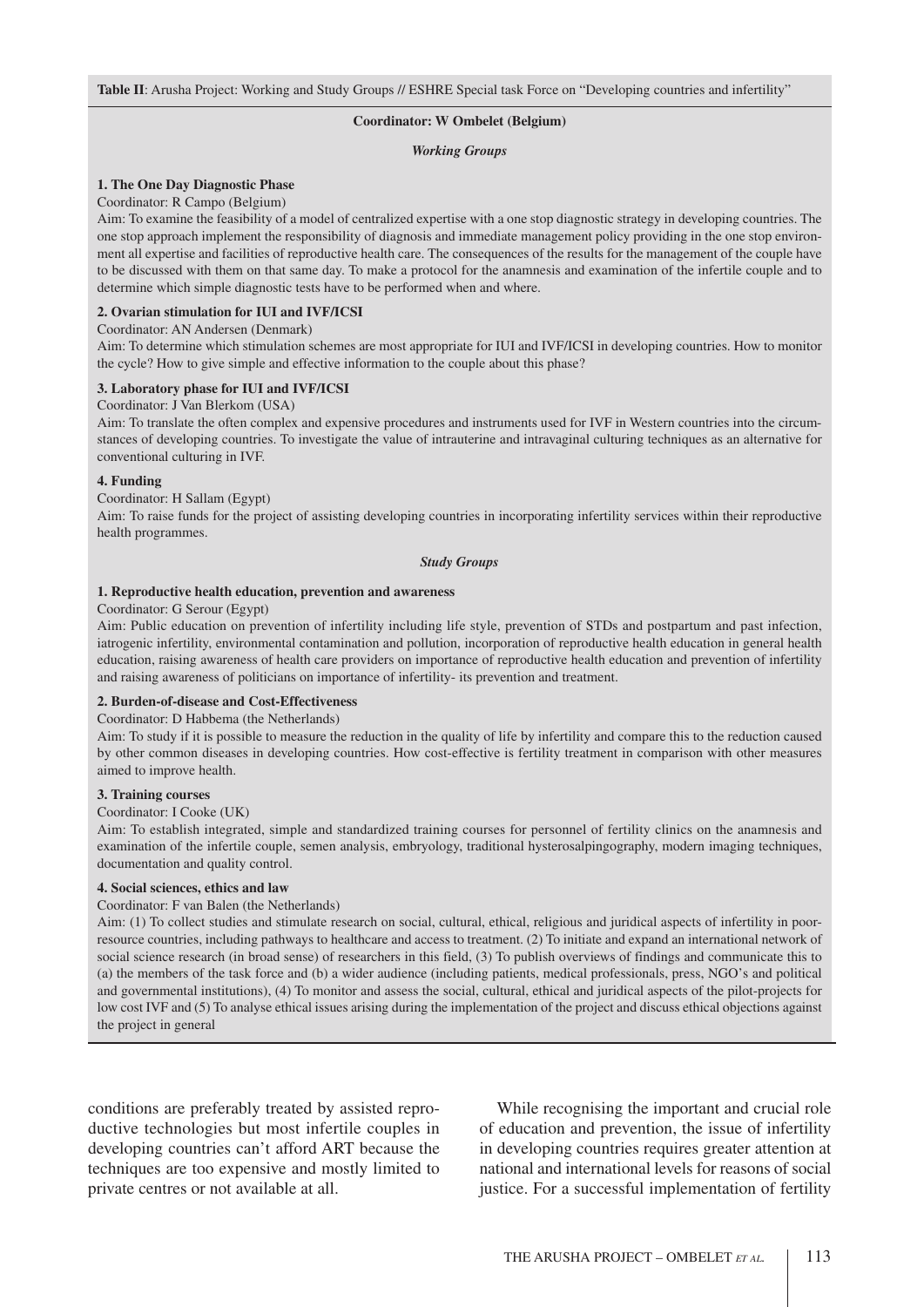centres in resource-poor settings, simplification of the diagnostic procedures, minimising the complication rate, organizing training-courses for health care workers and incorporating fertility centres into existing reproductive health care programmes is essential.

ART units in developing countries should be safe, effective and affordable. Identifying the right couples for treatment will be crucial and the support from the community will be very important. The equipment and the products used have to be robust, effective and affordable.

To conclude, even if we have the knowledge and aspiration to make infertility diagnosis and treatment affordable for a large part of the population, a lot of questions concerning this issue will remain the same and a lot of people still throw doubt upon the value of accessible infertility care in resource-poor countries. Therefore we believe that time has come to debate this controversial subject. *To initiate the debate, Table III summarizes a few of the most common asked questions concerning the issue of infertility treatment in developing countries.*

**Table III** — Infertility and developing countries (DC): frequently asked questions (ART = assisted reproductive technologies)

- 1. How can we reduce the stigma of infertility and childlessness in DC?
- 2. Does the value of children and the motive for parenthood differ between developed and developing countries, and if yes, what can we do about it?
- 3. Is it necessary and/or advisable to introduce accessable low-cost infertility services in DC?
- 4. Is it reasonable and feasible to incorporate infertility care in 'Reproductive Health Care Centres' and what will be the hurdles?
- 5. Which geographical areas should have priority in developing ART in resource-poor economies and what have to be the selection criteria for accessible IVF in DC?
- 6. Is access to acceptable perinatal care an unconditioned requirement for the delivery of infertility care in DC?
- 7. Is access to antiretroviral therapy an unconditioned requirement for the delivery of infertility care in HIVinfected couples?
- 8. Although the need for single embryo transfer (SET) is obvious, which may be the best algorithm to follow in developing countries. Who should have double embryo transfer (DET)?
- 9. Can endoscopic surgery (diagnostic and therapeutic) be implemented in a project of low cost infertility care in DC?
- 10. How can Public-Private partnership assist in the development of simplified ART to the advantage of developing countries? Private versus Public or Public-Private?

## **References**

- Anonymous. Cheap IVF needed (editorial). Nature. 2006;442: 958.
- Bergstrom S. Reproductive failure as a health priority in the Third World: a review. East Afr Med J. 1992;69:174-80.
- Blockeel C, Mock P, Verheyen G *et al.* An in vivo culture system for human embryos using an encapsulation technology: a pilot study. Hum Reprod. 2009;24(4):790-6.
- Campo R, Molinas CR, Rombauts L *et al.* Prospective multicentre randomized controlled trial to evaluate factors influencing the success rate of office diagnostic hysteroscopy. Hum Reprod. 2005;20:258-63.
- Daar AS, Merali Z. Infertility and social suffering: the case of ART in developing countries. . In Vayena E, Rowe PJ and Griffin PD (eds) Current Practices and Controversies in Assisted Reproduction. World Health Organization, Geneva, Switzerland 2002;15-21.
- Daya S, Gunby J, Hughes EG *et al.* Natural cycles for in-vitro fertilization: cost-effectiviness analysis and factors influencing outcome. Hum Reprod. 1995;10:1719-24.
- De Jonge ETM, Hartman CR, Swaenepoel HM *et al.* Hysterosalping-contrast-sonography as a triage for tubal patency in a population at risk for pelvic infection. Middle East Fertil Soc J. 2001;6:239-44.
- Dyer SJ, Abrahams N, Hoffman M, van der Spuy ZM. 'Men leave me as I cannot have children': women's experiences with involuntary childlessness. Hum Reprod. 2002a;17: 1663-8.
- Dyer SJ, Abrahams N, Hoffman M *et al.* Infertility in South Africa: women's reproductive health knowledge and treatment-seeking behaviour for involuntary childlessness. Hum Reprod. 2002b;17:1657-62.
- Dyer SJ, Abrahams N, Mokoena NE *et al.* "you are a man because you have children": experiences, reproductive health knowledge and treatment-seeking behaviour among men suffering from couple infertility in South Africa. Hum Reprod. 2004;960-7.
- Dyer SJ, Abrahams N, Mokoena NE *et al.* Psychological distress among women suffering from couple infertility in South Africa: a quantitative assessment. Hum Reprod. 2005;20(7): 1938-43.
- Ebomoyi E, Adetoro OO. Socio-biological factors influencing infertility in a rural Nigerian community. Int J Gynaecol Obstet. 1990;33:41-7.
- EnglertY, Lesage B, Van Vooren *et al.* Medically assisted reproduction in the presence of chronic viral diseases. Hum Reprod Update. 2004;10:149-62.
- Fathalla MF, Sinding SW, Rosenfield A *et al.* Sexual and reproductive health for all: a call for action. Lancet. 2006;368: 2095-2100.
- Fathalla MF, Issues in Women's Health. International and Egyptian perspectives. Assiut University Press (2007).
- Franken DR, Smith M, Menkveld R *et al.* The development of a continuous quality control programme for strict sperm morphology among sub-Saharan African laboratories. Hum Reprod. 2000;15:667-71.
- Gilling-Smith C, Emiliani S, Almeida P *et al.* Laboratory safety during assisted reproduction in patients with blood-borne viruses. Hum Reprod. 2005;20:1433-8.
- Giwa-Osagie OF. Social and ethical aspects of assisted conception an Anglophone sub-Saharan Africa. In Vayena E, Rowe PJ and Griffin PD (eds) Current Practices and Controversies in Assisted Reproduction. World Health Organization, Geneva, Switzerland 2002;50-4.
- Gleicher N, Oleske DM, Tur-Kaspa I *et al.* Reducing the risk of high-order multiple pregnancy after ovarian stimulation with gonadotropins. N Engl J Med. 2000;343:2-7.
- Goverde AJ, McDonnell J, Vermeiden JP *et al.* Intrauterine insemination or in-vitro fertilisation in idhiopatic subfertility and male subfertility: a randomised trial and cost-effectiveness analysis. Lancet. 2000;355:13-8.